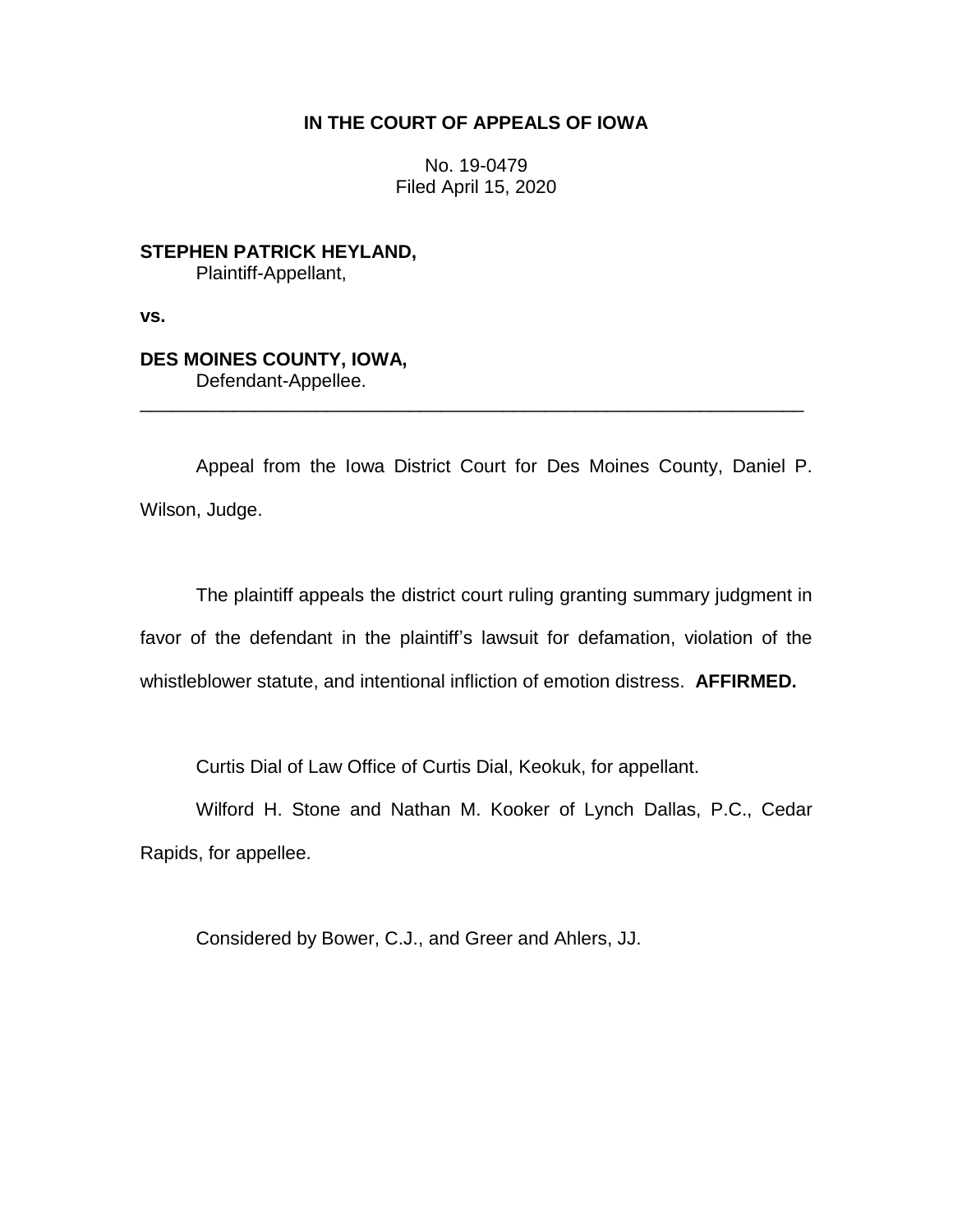### **GREER, Judge.**

 $\overline{a}$ 

Sixty-four-year-old Stephen Patrick Heyland has worked as a Des Moines County courthouse security officer since 2003. Heyland sued the County based on County Attorney Amy Beavers' statements during the County supervisors' meeting and because of emails she sent to others discussing Heyland's job performance.<sup>1</sup> But the gist of this case revolves around his contention that during the meeting, Beavers "falsely accused" Heyland of sending an anonymous letter criticizing the performance of Beavers and others in her office. The press covered the meeting, and a newspaper article implied that Heyland was the author. Offended by the article, Heyland sued raising claims for defamation, implied defamation, violation of the whistleblower statute (Iowa Code chapter 70A (2017)), and intentional infliction of emotional distress. Heyland demanded damages for past, present, and future lost wages; pain and suffering; damage to reputation; and attorney fees.<sup>2</sup> The County denied all allegations.

# **I. Background Facts and Proceedings.**

After discovery occurred, the County moved for summary judgment on all claimed theories.<sup>3</sup> Heyland did not timely resist the summary judgment motion, but the district court allowed consideration of the late filings. Without an oral

<sup>&</sup>lt;sup>1</sup> The trial court determined Beavers' email correspondence complaining about Heyland's performance was protected by qualified privilege. In his brief, Heyland has not addressed that ruling by the trial court, thus Heyland waived any claimed defamation relating to the emails sent. *State v. Corbett*, 758 N.W.2d 237, 240 (Iowa Ct. App. 2008) (providing that failure to argue or cite authority in a brief is deemed a waiver of the issue).

<sup>&</sup>lt;sup>2</sup> Heyland later conceded no entitlement to a lost-earning claim.

 $3$  The County contended (1) Beavers did not defame Heyland—directly or by implication, (2) Heyland failed to prove a violation of the whistleblower statute, and (3) Heyland failed to prove intentional infliction of emotional distress.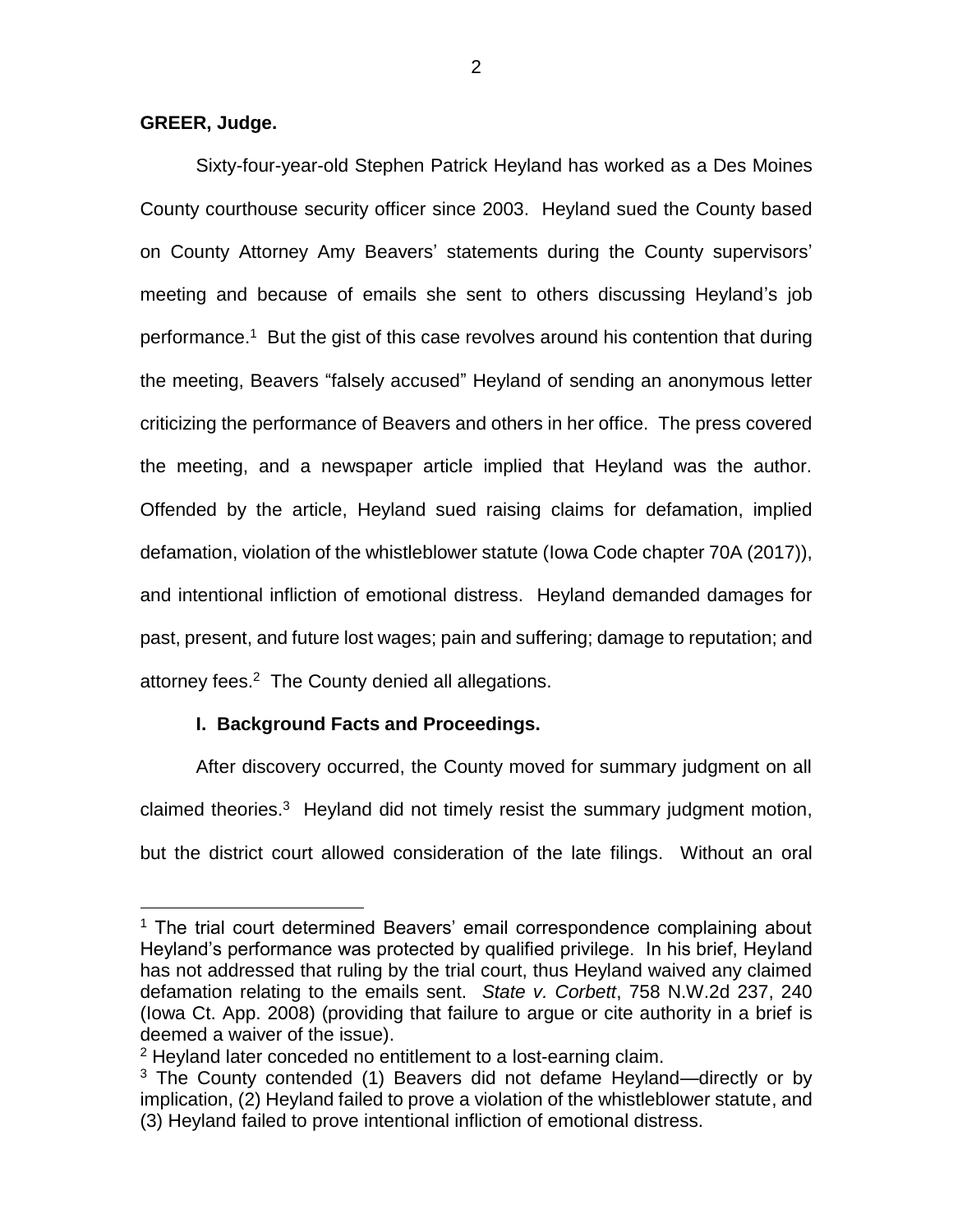hearing, the court granted summary judgment against Heyland on all of his claims. Heyland appeals the district court ruling dismissing the entire case. He argues the court erred in finding that the County did not defame him (directly or by implication), the whistleblower statute was not violated, and an intentional-infliction-ofemotional-distress claim failed.

Through the courthouse grapevine, Beavers heard that Heyland complained about her personally and professionally and about the investigator (Cindy Bowen) hired for the county attorney's use. Beavers learned of an anonymous letter detailing similar complaints mailed to the County supervisors. Terminology in the letter along with the specific complaints tracked Heyland's earlier comments to others in the courthouse.<sup>4</sup> While unable to confirm the author's identity, Beavers believed that Heyland wrote or "had a part" in drafting the letter. Yet in a supervisors' meeting on September 20, 2016, Beavers confirmed to them that she did not know who wrote it. In her rebuttal to the letter at that meeting, Beavers noted similar details to complaints coming from Heyland. The meeting transcript read:

Thank you. I'll be the brave. Amy Beavers, Des Moines County Attorney, 201 Jefferson Street, Burlington. Um, last week as many people probably know I guess there was an anonymous letter that went out about my office, an employee of my office. It was not sent to me, but I have seen it and read it. So, I just wanted to take a minute to address that this morning. *Um, I find it ironic that the complaints in that letter were strikingly similar to the complaints made by, uh courthouse security, Steve Heyland, a few months ago.* He

<sup>4</sup> Several months before this article appeared in the newspaper, Heyland complained about Beavers to his supervisory law enforcement officers. Not only did the letter raise a conflict of interest argument about Bowen's position in the county attorney's office, much like Heyland's complaints to the officers, but the letter had terms such as "icing on the cake" a phrase alleged to have been frequently used by Heyland.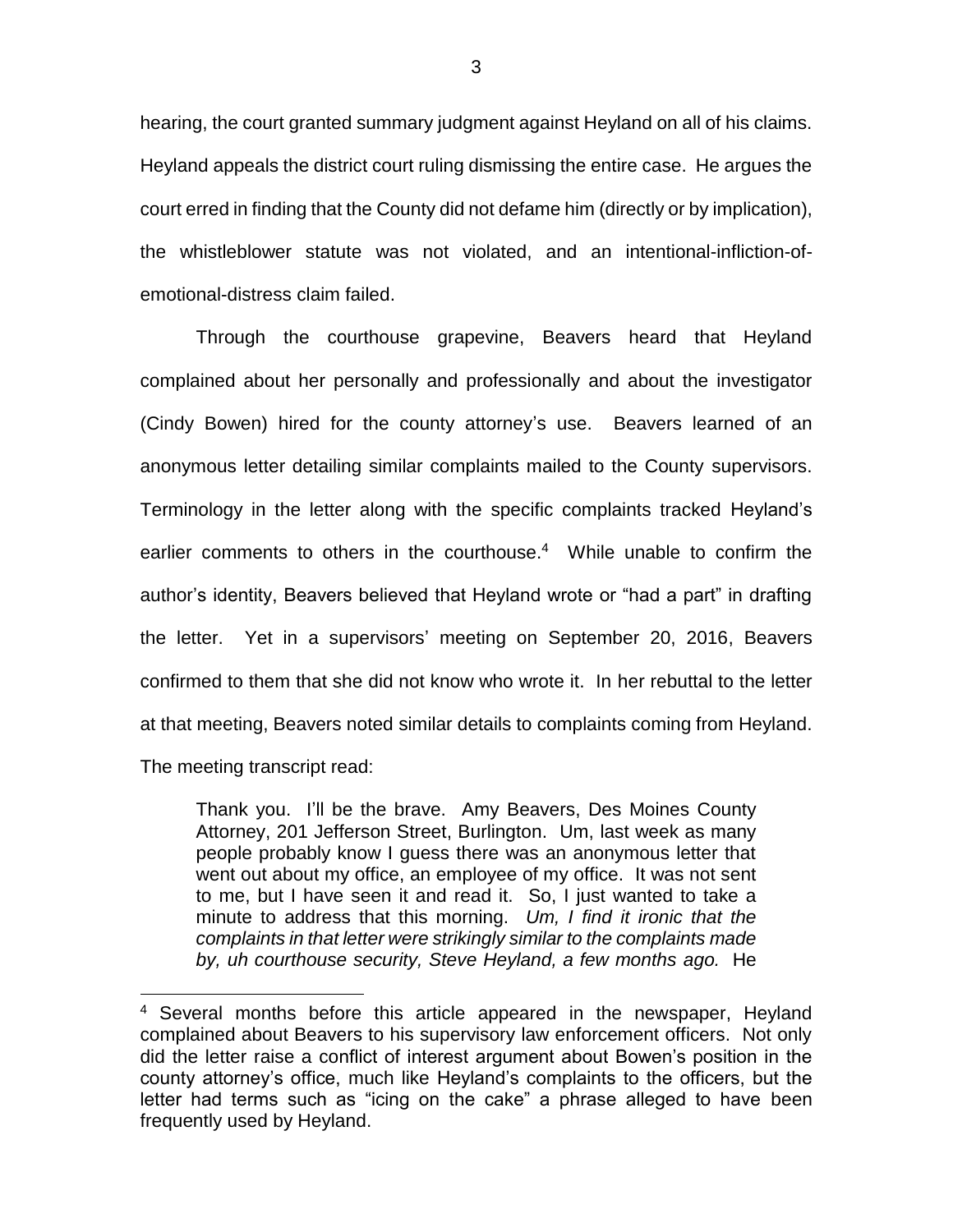was given the opportunity to come to a board meeting and put in a vacation slip to address his complaints and he declined to do so. And now we have an anonymous letter. *So, I'm not saying that it's him, I don't know who wrote it, but um, my position is I'm not going to acknowledge, uh or address the merits of the letter*. It's anonymous with a fake address full of misinformation and I'm not going to be intimidated or manipulated by an anonymous letter of that nature that's clearly just a personal vendetta against somebody in the office, so . . . I felt that at least I should address that this morning, so you know, it is what it is, and it will get filed accordingly *since it's anonymous*. So, thank you.

(Emphasis added.) A reporter from The Hawk Eye newspaper attended the supervisors' meeting. The Hawk Eye newspaper led with the headline "County attorney implies security guard sent anonymous letter" with a large photograph of Heyland on the front page. Featured in the article were statements by Heyland claiming Beavers blamed him for past incidents and denying authorship of the letter. Beavers, upset about the article, complained about perceived misrepresentations, and along with Bowen, asked the reporter for a retraction. Beavers clarified to the reporter she did not know who wrote the letter. No retraction was published.

#### **II. Scope and Standard of Review.**

A court's grant of summary judgment is reviewed for correction of errors at law. *Linn v. Montgomery*, 903 N.W.2d 337, 342 (Iowa 2017). Summary judgment is appropriate only when the record shows no genuine issues of material fact and the moving party is entitled to judgment as a matter of law. *Iowa Arboretum, Inc. v. Iowa 4-H Found.*, 886 N.W2d 695, 701 (Iowa 2016); *see also* Iowa R. Civ. P 1.981(3). We view the summary judgment record in a light most favorable to the nonmoving party. *Phillips v. Covenant Clinic*, 625 N.W.2d 714, 717 (Iowa 2001). "The court must also consider on behalf of the nonmoving party every legitimate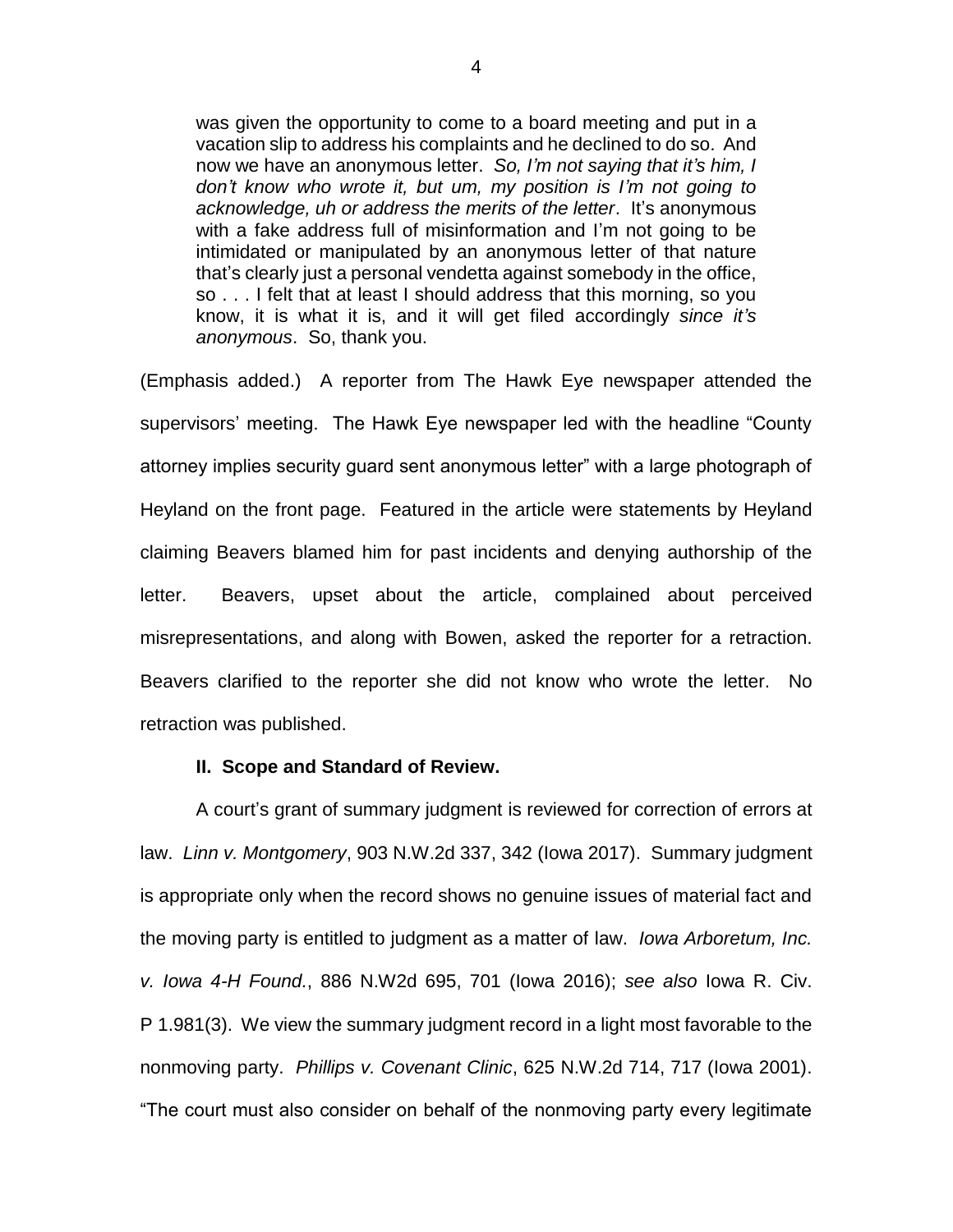inference that can be reasonably deduced from the record." *Id.* at 717–18. Our review is "limited to whether a genuine issue of material fact exists and whether the district court correctly applied the law." *Pillsbury Co. v. Wells Dairy, Inc.*, 752 N.W.2d 430, 434 (Iowa 2008). "[W]hen the moving party has shown 'there is no genuine issue as to any material fact and the moving party is entitled to judgment as a matter of law,'" summary judgment is appropriate. *Albaugh v. The Reserve*, 930 N.W.2d 676, 682 (Iowa 2019) (citation omitted).

#### **III. Discussion.**

We analyze the claims under three categories: defamation, violation of chapter 70A, and intentional infliction of emotional distress. We first address the defamation allegations.

**A. Defamation Claims.** Starting with Beavers' statements made to the County supervisors over the anonymous letter, Heyland cries defamation. The core of the argument centers on a false and defamatory attack on his reputation. Thus he maintains summary judgment was improper because of factual disputes related to this issue. But, as Heyland concedes in his brief, Beaver's conduct at the meeting is not factually disputed. Our task requires application of defamation law to this behavior. Heyland characterizes his claim as defamation based on an express statement or, alternatively, as an implicit suggestion by Beavers. Here the district court found Heyland was not a public figure and that Beavers' statement at the supervisors' meeting was not protected first amendment opinion speech. But because Beavers confirmed she did not know who wrote the letter, Heyland failed to prove a lack of veracity, which the court found to be a required element of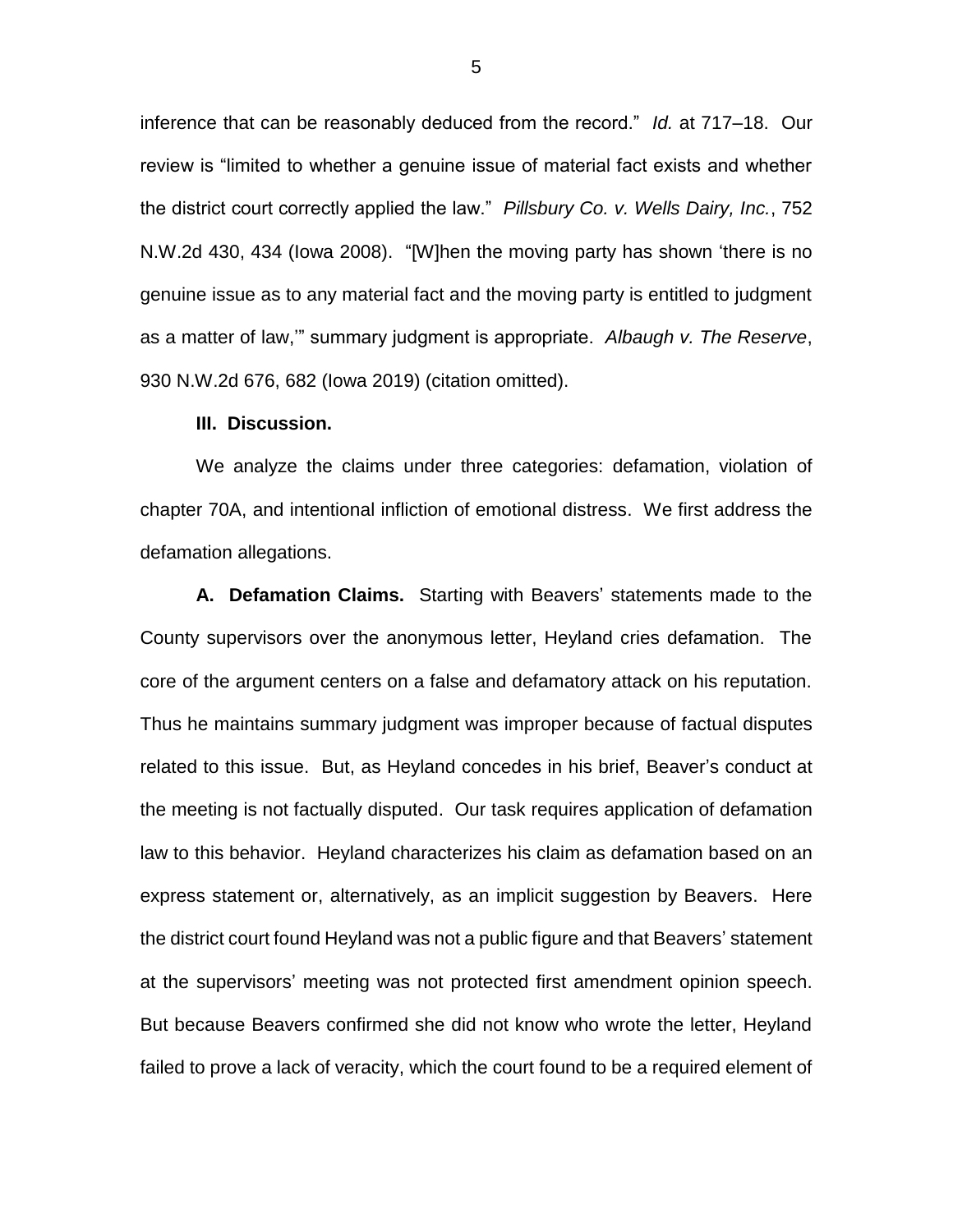proof. Likewise the district court determined Heyland established no reputational harm in his prima facie defamation claim.

The centuries-old tort of defamation of character protects a person's common law "interest in reputation and good name." *Johnson v. Nickerson*, 542 N.W.2d 506, 510 (Iowa 1996). "It is reputation which is defamed, reputation which is injured, and reputation which is protected by the law of defamation." *Schlegel v. Ottumwa Courier*, 585 N.W.2d 217, 221 (Iowa 1998) (quoting 50 Am. Jur. 2d *Libel and Slander* § 2, at 338–39 (1995)). There are two types of defamation—per quod and per se. *Bandstra v. Covenant Reformed Church*, 913 N.W.2d 19, 46 (Iowa 2018); *Johnson*, 542 N.W.2d at 510. Defamation per se includes statements that have "a natural tendency to provoke the plaintiff to wrath or expose him to public hatred, contempt, or ridicule, or to deprive him of the benefit of public confidence or social intercourse." *Johnson*, 542 N.W.2d at 510 (quoting *Prewitt v. Wilson*, 103 N.W. 365, 367 (Iowa 1905)). They are statements that, "based on the very nature of the language used," *id.*, were actionable "without proof of malice, falsity or damage." *Vojak v. Jensen*, 161 N.W.2d 100, 104 (Iowa 1968), *abrogated on other grounds by Barreca v. Nickolas*, 683 N.W.2d 111, 119–120 (Iowa 2004)). Defamation per se involved cases in which there were accusations of an individual being a liar, *see Wilson v. IBP, Inc.*, 558 N.W.2d 132, 139 (Iowa 1996), of an individual committing a crime of moral turpitude, *see Rees v. O'Malley*, 461 N.W.2d 833, 835 (Iowa 1990), or of someone falsifying information, *see Vinson v. Linn-Mar Cmty. Sch. Dist.*, 360 N.W.2d 108, 116 (Iowa 1984). Beavers' statements do not meet this criteria.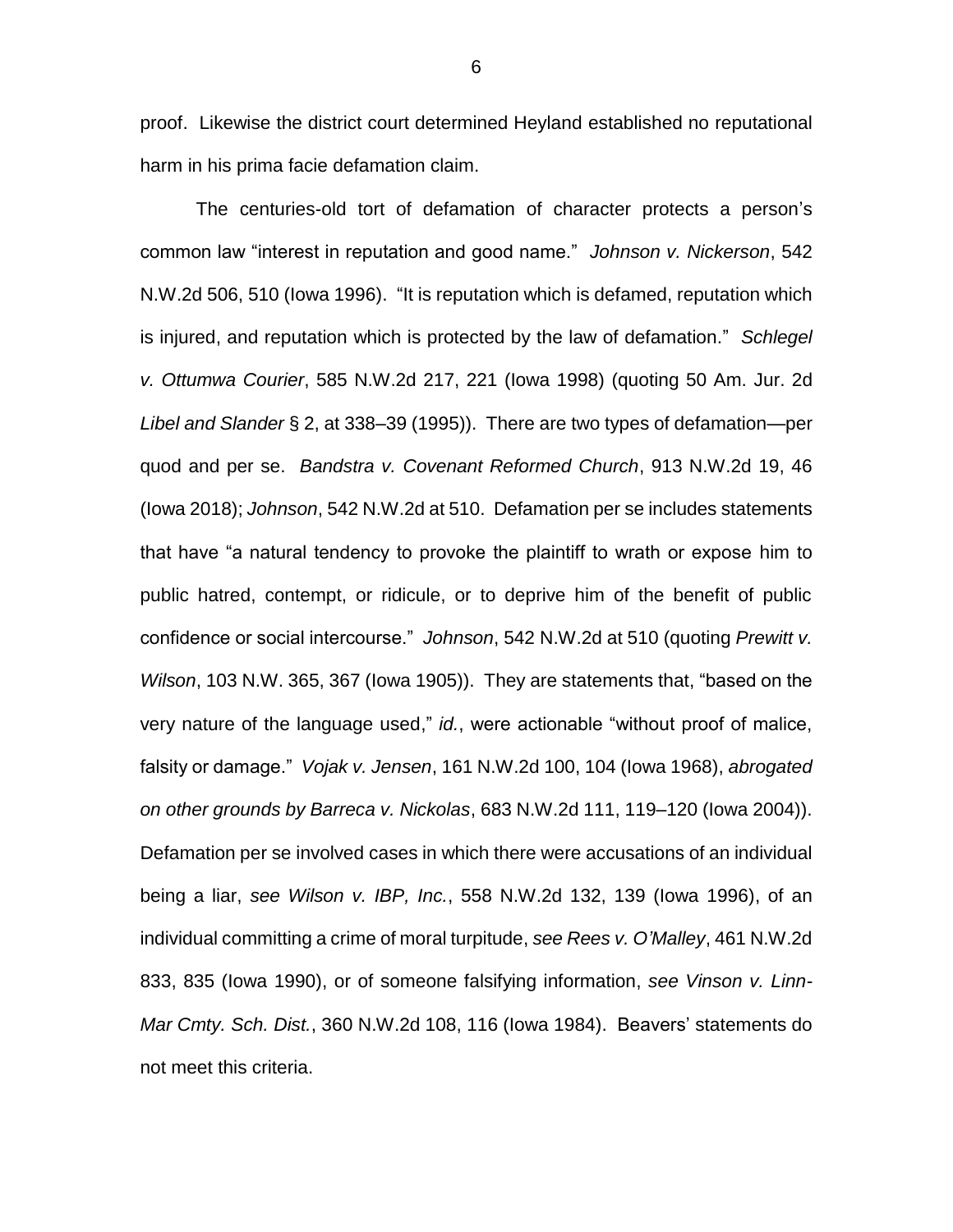On the other hand, defamation per quod simply means that one must "refer to facts or circumstances beyond the words actually used to establish the defamation." *Johnson*, 542 N.W.2d at 510. For example, a statement would be libel per quod where the words in themselves were not considered sufficiently harmful to the plaintiff without further context. *See, e.g.*, *Ragland v. Household Fin. Corp.*, 119 N.W.2d 788, 792 (Iowa 1963) (holding a statement that the plaintiff had not paid a debt was not libelous per se). To succeed in proving defamation per quod, Heyland had to prove all six elements: (1) publication, (2) a defamatory statement, (3) falsity, (4) maliciousness, (5) the statement was of or concerning the party, and (6) a resulting injury. *Bierman v. Weier*, 826 N.W.2d 436, 443 (Iowa 2013). In this category of defamation, the plaintiff must prove damages, such as injury to reputation. *Id.* at 444. "Hurt feelings alone cannot serve as the basis of a defamation action." *Johnson*, 542 N.W.2d at 513. While Heyland addressed having "substantial stress and humiliation" after the article appeared, he presented no evidence of injury to reputation.<sup>5</sup> In fact, he remains an employee of the County, receiving raises along the way with no employment consequences. Further he identified no witnesses supporting any dent or disruption in his reputation, no medical treatment or counseling for any condition related to the lawsuit, or any other ramifications other than his subjective feeling Beavers and her office ignored him. Asked about his loss of reputation, Heyland confirmed that "anybody that knows me that I worked with out at the jail, personal friends, people who are friends

<sup>&</sup>lt;sup>5</sup> Heyland asserts his damages are presumed, but that doctrine applies only to defamation per se, which is inapplicable under these facts. *See Bandstra*, 913 N.W.2d at 46–47 (noting elements of falsity, malice, and injury are legally presumed if a statement is defamatory per se).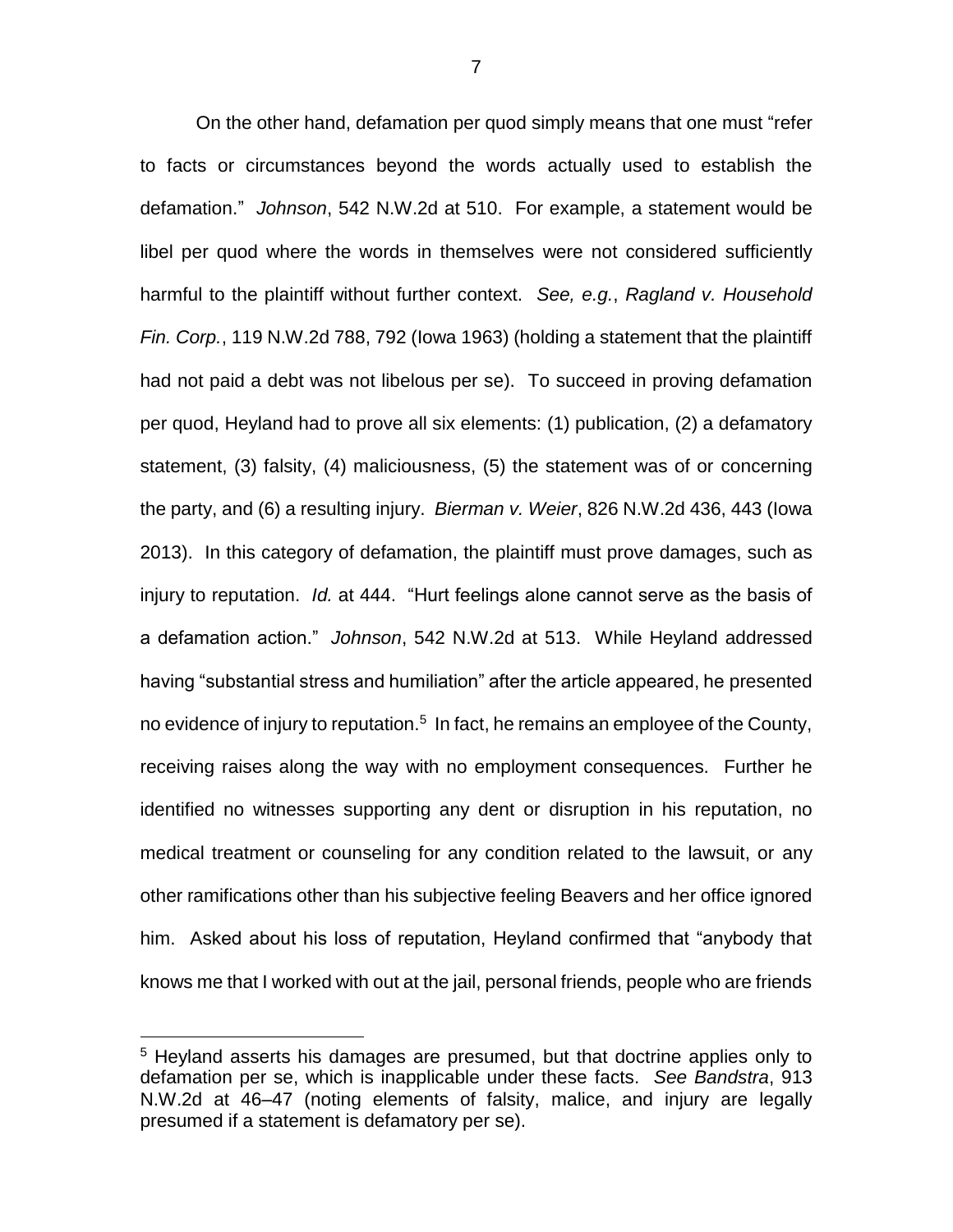of mine or acquaintances know me, know that I did not write that letter or would not write an anonymous letter." Heyland's own words established no loss of reputation.

Still, Heyland raised a theory of defamation by implication. The tort of defamation extends beyond the literal meaning of the communication. *Yates v. Iowa W. Racing Ass'n*, 721 N.W.2d 762, 770 (Iowa 2006). "The tort recognizes '[i]t is the thought conveyed, not the words, that does the harm.'" *Bertrand v. Mullin*, 846 N.W.2d 884, 891 (Iowa 2014) (alteration in original) (citation omitted). "Otherwise, by a careful choice of words in juxtaposition of statements in a publication, a potential defendant may make statements that are true yet just as damaging as if they were actually false." *Stevens v. Iowa Newspapers, Inc.*, 728 N.W.2d 823, 828 (Iowa 2007) (ruling the jury would decide whether comments accurately stating a sports columnist "rarely attended events upon which he wrote columns" was defamation by implication where statements implied he fabricated the columns he wrote). Similarly Heyland contends that while Beavers said she did not know the author of the letter, her statements implied it was Heyland. Assuming his defamation by implication theory applies, Heyland must still prove all elements of defamation to survive summary judgment. As outlined above, he failed to establish a resulting injury, so summary judgment is appropriate on all theories of defamation.

**B. Whistleblower Claim—Chapter 70A.** Next Heyland contends his complaints about Beavers and her office are protected under the "whistleblower" code section. *See* Iowa Code § 70A.29(1). That section provides: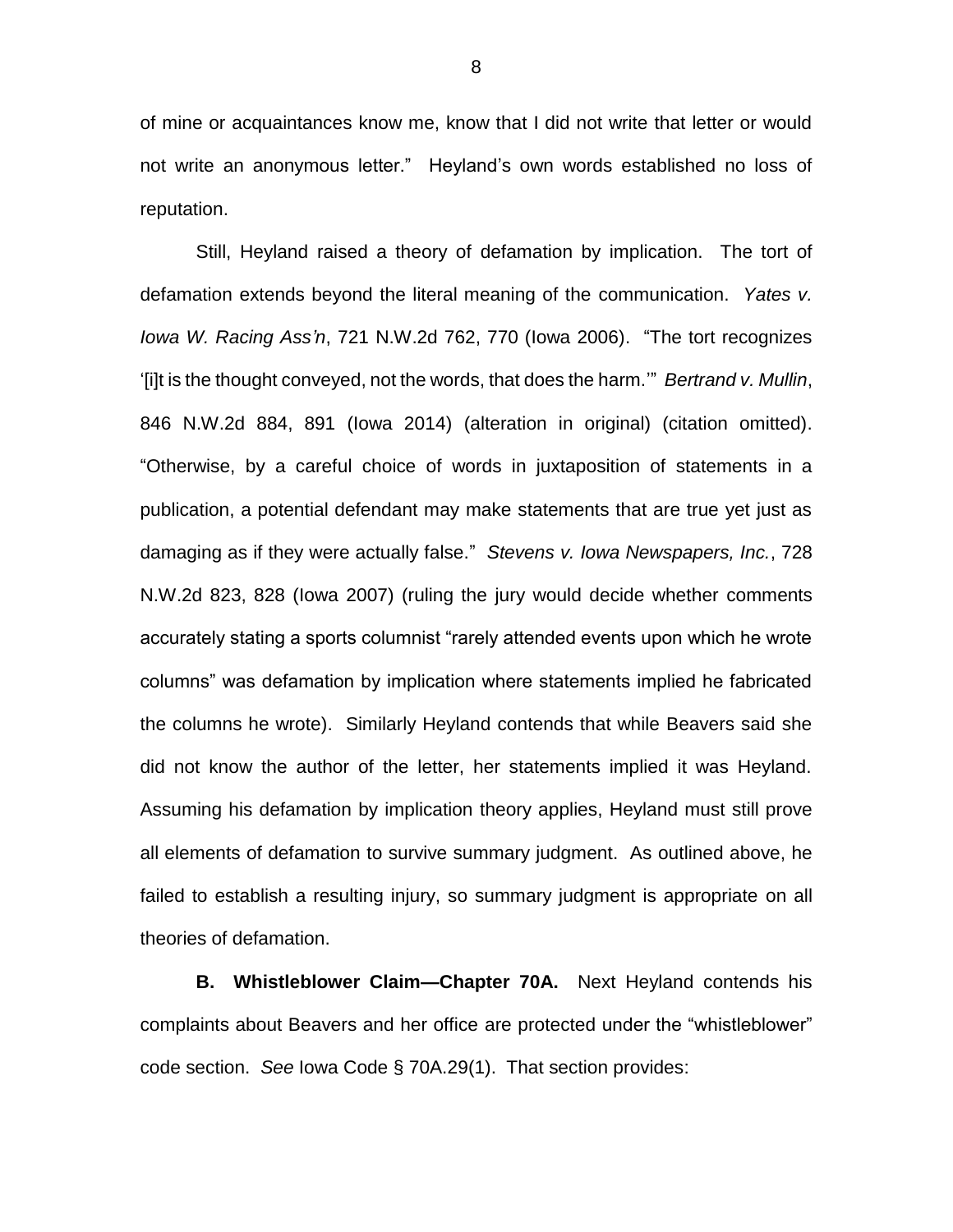A person *shall not discharge* an employee from or *take or fail to take action* regarding an employee's appointment or proposed appointment to, promotion or proposed promotion to, or any advantage in, a position in employment by a political subdivision of this state as a reprisal for a disclosure of any information by that employee to a member or employee of the general assembly, an official of that political subdivision, a person providing human resource management for that political subdivision, or a state official, or for a disclosure of information to any other public official or law enforcement agency if the employee, in good faith, reasonably believes the information evidences a violation of law or rule, mismanagement, a gross abuse of funds, an abuse of authority, or a substantial and specific danger to public health or safety. This section does not apply if the disclosure of the information is prohibited by statute.

*Id*. § 70A.29(1) (emphasis added). He claims that after he made disclosures about the County Attorney's office to law enforcement,<sup>6</sup> Beavers harassed him and made false statements and complaints about him. Considering the nature of his complaints, Heyland argues he engaged in statutorily protected activity under Iowa Code sections 70A.28 and 70A.29. To put it simply, Heyland requested damages claiming Beavers "h[eld] a grudge" against him after he reported her office.

In the summary judgment ruling, the district court only analyzed section 70A.28 and addressed whether that section "requires Plaintiff have his employment terminated or suspended in order to receive damages." The court found that the statutory language operated only to address harm from an adverse employment action and does not apply to a single emotional distress theory of liability.

 $6$  Heyland acknowledges complaining to his supervisors that as county attorney, Beavers "engaged in violations of rules of the state of Iowa, mismanagement, a gross abuse of funds and/or abuse of authority."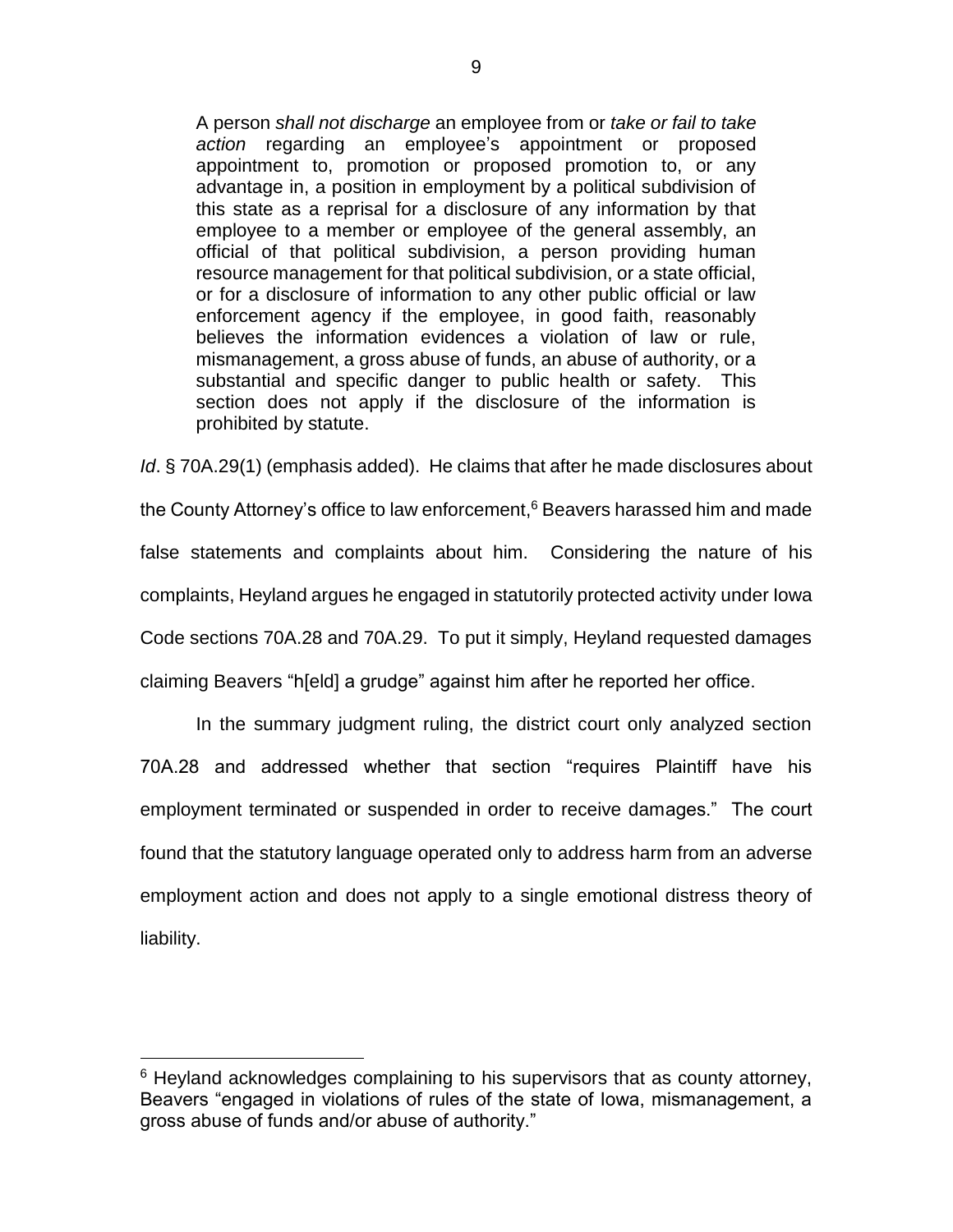The County asserts that section 70A.28 cannot apply to these facts in any event.<sup>7</sup> We agree. But even examining section 70A.29, Heyland is afforded no remedy. Even if Heyland engaged in protected behavior, his claim fails because there was no adverse employment effect. *See Worthington*, 684 N.W.2d at 233 (stating section 70A.28 is "not designed to weigh the equities and do justice between the parties, but to prevent harm to the public policy [of protection from retaliation]"). Because Heyland failed to prove that any employment action against him was a "reprisal" for his report against Beavers, his "whistleblower" claims lacks the requisite proof to sustain summary judgment. *See Smith v. Iowa State Univ. of Sci. & Tech.*, No. 12-1182, 2013 WL 4506393, at \*5 (Iowa Ct. App. Aug. 21,

<sup>&</sup>lt;sup>7</sup> We agree with the County because section 70A.28 is a parallel whistleblower statute for State of Iowa employees. *Worthington v. Kenkel*, 684 N.W.2d 228, 230– 31 (Iowa 2004). Section 70A.28(2) reads in pertinent part:

A person shall not discharge an employee from or take or fail to take action regarding an employee's appointment or proposed appointment to, promotion or proposed promotion to, or any advantage in, a position in a *state employment system administered by, or subject to approval of, a state agency* as a reprisal for a failure by that employee to inform the person that the employee made a disclosure of information permitted by this section, or for a disclosure of any information by that employee to a member or employee of the general assembly, a disclosure of information to the office of ombudsman, a disclosure of information to a person providing human resource management for the state, or a disclosure of information to any other public official or law enforcement agency if the employee, in good faith, reasonably believes the information evidences a violation of law or rule, mismanagement, a gross abuse of funds, an abuse of authority, or a substantial and specific danger to public health or safety. However, an employee may be required to inform the person that the employee made a disclosure of information permitted by this section if the employee represented that the disclosure was the official position of the employee's immediate supervisor or employer.

<sup>(</sup>Emphasis added.); *compare with* Iowa Code § 70A.29 (allowing a cause of action for aggrieved employees of a political subdivision of the State). While applying to different subset groups, the analysis of the sections remains similar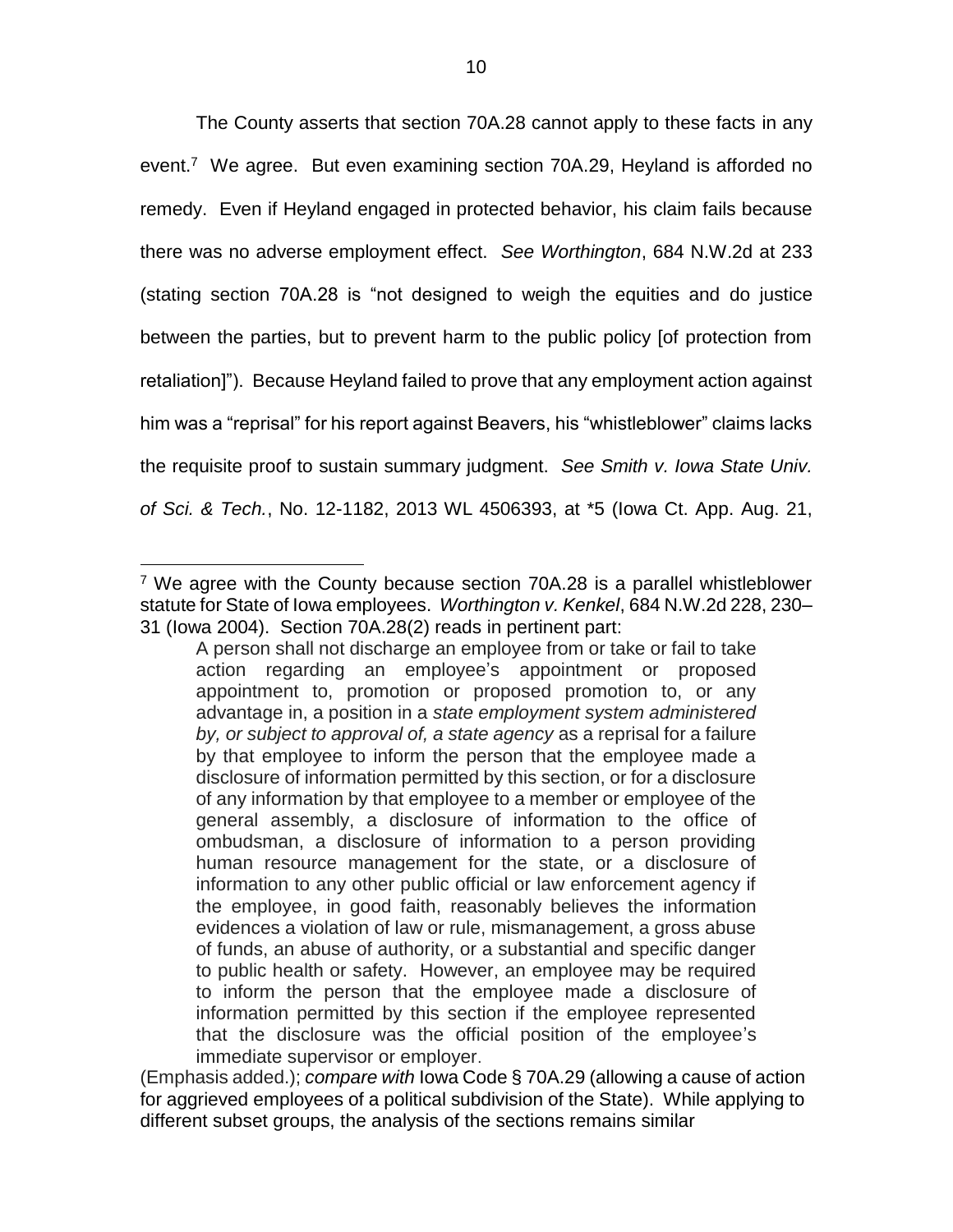2013), *aff'd in part and vacated in part,* 851 N.W.2d 1 (Iowa 2014) (holding no causal relationship existed between wrongful conduct against employee and his reporting to a public official, noting that actions against him occurred even before the disclosure). Following the dates of his complaints, Heyland remained the courthouse security guard at the same pay with the same hours. Nothing changed.

Likewise, Heyland's reading of these sections to allow a whistleblower claim to recoup emotional distress damages without the requisite showing of an adverse employment action fails as a matter of law. *See Zwanziger v. O'Brien*, No. 11- 1548, 2012 WL 4513836, at \*6 (Iowa Ct. App. Oct. 3, 2012) (noting that "[t]here is nothing in the statutory language of section 70A.29 (which is the only basis upon which [the plaintiff] sought relief) allowing for damages for emotional harm"). We have no authority to create such an extension, and the language of the statute provides none. Heyland failed to show there he was *discharged* or that someone *took or failed to take action* regarding his appointment or proposed appointment to, promotion or proposed promotion to, or any advantage in, a position in employment. *See* Iowa Code § 70A.29(1). Thus, the district court appropriately granted summary judgment on the "whistleblower" claim.

**C. Intentional Infliction of Emotional Distress.** Finally, Heyland established no claim to emotional distress damages. In his brief on this issue, Heyland identifies the news article mishap as the cause of his distress. It is not easy to prove intentional infliction of emotional distress. The four elements required to demonstrate this tort are

(1) outrageous conduct by the defendant; (2) the defendant intentionally caused, or recklessly disregarded the probability of causing, the emotional distress; (3) plaintiff suffered severe or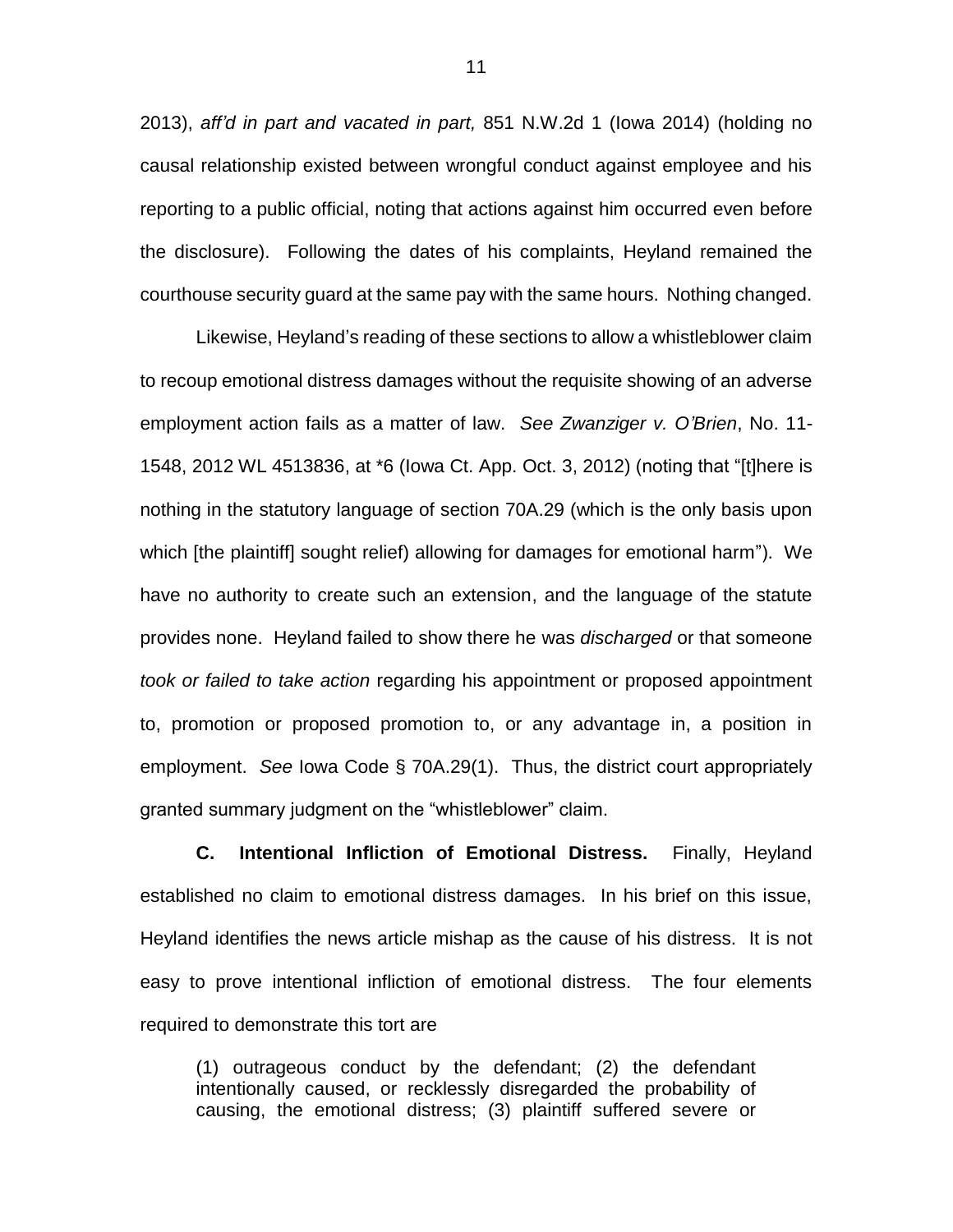extreme emotional distress; and (4) the defendant's outrageous conduct was the actual and proximate cause of the emotional distress.

*Hedlund v. State*, 930 N.W.2d 707, 723–24 (Iowa 2019) (citations omitted). There must be substantial evidence of extreme conduct. *Vinson*, 360 N.W.2d at 118. "Liability has been found only where the conduct has been so outrageous in character, and so extreme in degree, as to go beyond all possible bounds of decency, and to be regarded as atrocious, and utterly intolerable in a civilized community." *Northrup v. Farmland Indus., Inc.*, 372 N.W.2d 193, 198 (Iowa 1985) (quoting Restatement (Second) of Torts § 46 cmt. d, at 73 (Am. Law Inst. 1965)).

"It is for the court to determine in the first instance whether the relevant conduct may reasonably be regarded as outrageous." *Vinson*, 360 N.W.2d at 118; *see also Roalson v. Chaney*, 334 N.W.2d 754, 756 (Iowa 1983). Beavers' statements during the County supervisors' meeting hardly suggest conduct that is outside the bounds of decency or support a claim of "outrageousness." *Vinson*, 360 N.W.2d at 119 (finding conduct did not exceed all bounds of decency even if the actions could be characterized as "petty and wrong, even malicious"). In *Hedlund*, an employee alleged his supervisors continually repeated known falsehoods statewide; even though the employee claimed humiliation from the public disclosures the behavior was not outrageous. 930 N.W.2d at 725. Beavers is not Heyland's "boss," but this case highlights the high hurdle to climb. Beavers' limited reference to the possibility that the complaints in the anonymous letter sounded similar to those of Heyland pales in contrast to other Iowa cases finding liability. *Compare Meyer v. Nottger*, 241 N.W2d 911, 914–20 (Iowa 1976) (finding fact questions existed when the defendant funeral home owner misrepresented